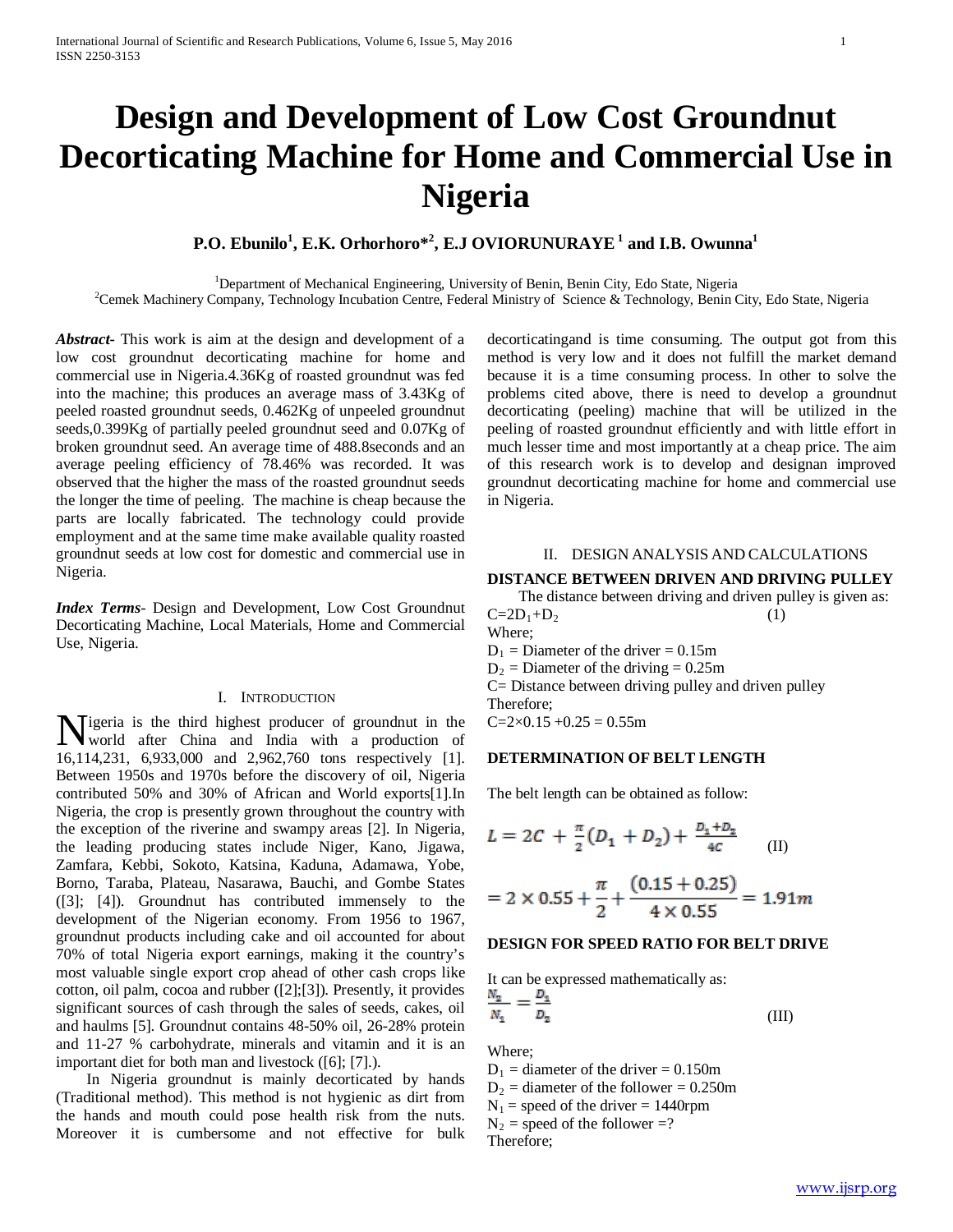International Journal of Scientific and Research Publications, Volume 6, Issue 5, May 2016 2 ISSN 2250-3153

$$
N_2 = \frac{(1440 \times 150)}{250} = 864 rpm
$$

## **DETERMINATION OF LAP ANGLE**

The equation is expressed as follow:

$$
\alpha = 180 \pm 2 \sin^{-1} \left( \frac{D_2 - D_3}{2C} \right) \tag{IV}
$$

Where;

 $\alpha$  = Angle of lap

 $C =$  Distance between driving pulley and driven pulley

For open belt angle of lap,

$$
\alpha = 180 - 2\sin^{-1}\left(\frac{D_2 - D_1}{2C}\right)
$$

Therefore;

$$
\alpha = 180 - 2\sin^{-1}\left(\frac{0.25 - 0.15}{2 \times 0.55}\right) = \frac{129.6^0}{129.6^0} = 2.26 \text{rad}
$$

## **DETERMINATION OF BELT TENSION**

|                                         |  | The belt tension can be calculated as follow: |  |
|-----------------------------------------|--|-----------------------------------------------|--|
| $2.3 log(\frac{T_1}{T_2}) = \mu \alpha$ |  | (V)                                           |  |

Where;

 $\alpha$  = angle of wrap of an open belt μ= coefficient of friction =  $0.47$  $T_1$ = Tension in the tight side of the belt  $T_2$ = tension in the slack side of the belt

Also; 
$$
\mathbf{D} = \mathbf{E} \mathbf{E}
$$

$$
P = (T_1 - T_2)V
$$
 (VI)

Where;

 $P =$  Belt power (watts)  $V =$ Belt speed (m/sec)

 $T_1$  and  $T_2$  are tension on the tight and slack sides respectively (N)

Therefore:  
\n
$$
_{1331.25} = (T_1 - T_2)11.31
$$
\n
$$
T_1 - T_2 = \frac{1500}{11.31} = 132.63
$$
\nAlso:  
\n
$$
2.3log \frac{T_1}{T_2} = 0.47 \times 2.26
$$
\n
$$
log \frac{T_1}{T_2} = \frac{0.47 \times 2.26}{2.3} = 0.462
$$

$$
\frac{T_1}{T_2} = e^{0.462} = 1.59
$$
  
\n
$$
T_1 = 1.59T_2
$$
 (VIII)  
\nFrom equation (VII),  
\n
$$
T_1 = 132.63 + T_2
$$
 (IX)  
\nCombining equation (VIII) and (IX),  $1.59T_2 = 132.63 + T_2$   
\n
$$
T_2 = \frac{132.63}{0.59} = 224.80N
$$
  
\nHence;  
\n
$$
T_1 = 132.63 + 224.8 = 357.43N
$$
  
\nHowever;  
\n
$$
T = T_1 + T_2 = 357.43 + 224.80 = 582.23N
$$

## **DETEREMINATION OF POWER**

The power is calculated as follow:

$$
P = F \frac{\pi DN}{60}
$$
\n( X)\nWhere;\n
$$
P = Power \text{ to turn the shaft}
$$
\n
$$
V = Speed
$$
\n
$$
F = Force
$$
\n
$$
D = Diameter
$$
\n
$$
N = Speed \text{ in revolution per minute}
$$
\n
$$
T = \frac{3.142 \times 0.15 \times 1440}{60} = 11.31 m/sec
$$
\nAlso;\n
$$
P = \frac{58.86 \times 3.142 \times 0.15 \times 1440}{60} = 665.78 watts
$$
\nBut;\n
$$
T = 76
$$

 $750watts = 1hp$ This implies that: 665.78 watts =  $0.887$ hp

#### III. II.TEST AND RESULTS

 The roasted groundnut seeds were fed into the decorticating chamber through the hopper. The fixed conveyor cloth with foam underneath mainly to protect the roasted ground from crunching during peeling is attached to both the driver and driven end of the shaft. Peeling of roasted groundnuts commence once the machine is on and the electric motor start rotating from the driverend. The time taken to complete the peeling was noted using the stop watch and also recorded. The peeled roasted groundnut seeds collected were weighed on the weighing balance. The unpeeled, partially and broken seeds were also collected and weighed. The test was repeated fourteen (14) more times with masses of groundnuts that vary from 3.45Kg to 4.65Kg. Table one (1) showed the results obtained with groundnut decorticating machine.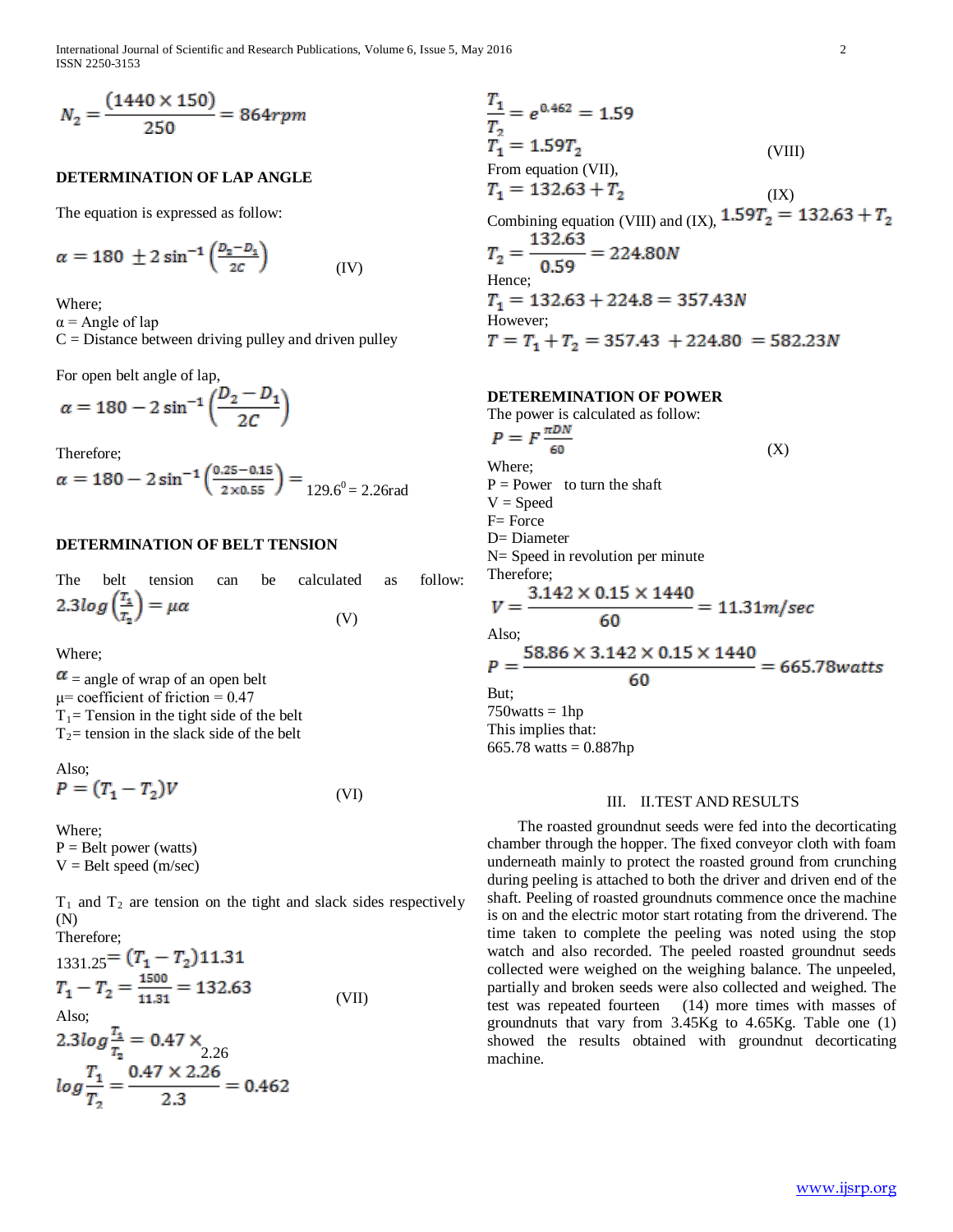| S/N            | $M_1$ (kg)                     | $M_2$ (kg)                     | $M_3$ (kg)                    | $M_4$ (kg)                    | $M_5$ (kg)                    | T(Sec)          | PE $(% )$           |
|----------------|--------------------------------|--------------------------------|-------------------------------|-------------------------------|-------------------------------|-----------------|---------------------|
| 1              | 4.50                           | 3.65                           | 0.40                          | 0.35                          | 0.10                          | 503             | 81.11               |
| $\overline{2}$ | 4.40                           | 3.11                           | 0.39                          | 0.45                          | 0.05                          | 480             | 70.68               |
| $\overline{3}$ | 4.35                           | 3.36                           | 0.48                          | 0.43                          | 0.08                          | 475             | 77.24               |
| $\overline{4}$ | 4.45                           | 3.40                           | 0.62                          | 0.51                          | 0.11                          | 486             | 76.40               |
| 5 <sup>5</sup> | 4.30                           | 3.51                           | 0.43                          | 0.33                          | 0.03                          | 471             | 81.62               |
| 6              | 4.60                           | 3.59                           | 0.51                          | 0.37                          | 0.13                          | 526             | 78.04               |
| 7              | 4.50                           | 3.54                           | 0.53                          | 0.44                          | 0.09                          | 506             | 78.67               |
| 8              | 4.60                           | 3.51                           | 0.52                          | 0.45                          | 0.12                          | 530             | 76.30               |
| 9              | 4.30                           | 3.36                           | 0.45                          | 0.42                          | 0.07                          | 473             | 78.14               |
| 10             | 4.43                           | 3.51                           | 0.46                          | 0.41                          | 0.05                          | 480             | 79.23               |
| 11             | 4.25                           | 3.47                           | 0.39                          | 0.36                          | 0.03                          | 462             | 81.65               |
| 12             | 4.65                           | 3.60                           | 0.45                          | 0.47                          | 0.13                          | 535             | 77.42               |
| 13             | 4.44                           | 3.58                           | 0.46                          | 0.38                          | 0.02                          | 486             | 80.63               |
| 14             | 4.25                           | 3.44                           | 0.43                          | 0.35                          | 0.03                          | 461             | 80.94               |
| 15             | 3.45                           | 2.76                           | 0.42                          | 0.26                          | 0.01                          | 458             | 78.86               |
| $\Sigma$ n=15  | $\Sigma$ M <sub>1</sub> =65.47 | $\Sigma$ M <sub>2</sub> =51.39 | $\Sigma$ M <sub>3</sub> =6.94 | $\Sigma$ M <sub>4</sub> =5.98 | $\Sigma$ M <sub>5</sub> =1.05 | $\Sigma$ T=7332 | $\Sigma$ PE=1176.93 |
|                | $A = 4.36$                     | $A = 3.43$                     | $A=0.462$                     | $A = 0.399$                   | $A = 0.07$                    | $A = 488.8$     | $A = 78.46$         |

**Table 1: Result obtain with groundnut decorticating machine**

Where:

 $M_1$  =Total mass of rusted groundnut seeds fed into the hopper (kg)

 $M_2$  = Mass of peeled roasted groundnut seeds (kg)

 $M_3$  =Mass of unpeeled groundnut seeds (Kg)

 $M_4$  =Mass of partially peeled groundnut seeds (kg)

 $M_5$  =Mass of broken groundnut seeds (kg)

 $T =$  Time taken to peel the roasted groundnut

PE = Peeling Efficiency = $\frac{M_2}{M_1} \times 100\%$ 

## IV. DISCUSSION

 The results of decorticating operation on the roasted groundnut seeds is shown in Table 4.1.The average mass of 4.36kg of roasted groundnut was fed into the machine; this produces an average mass of 3.43kg of peeled roasted groundnut seeds, 0.462kg of unpeeled groundnut seeds,0.399kg of partially peeled groundnut seed and 0.07kg of broken groundnut seed. An average time of 488.8seconds and an average peeling efficiency of 78.46% were recorded. It was observed that the higher the mass of the roasted groundnut seeds the longer the time of peeling. The problems encountered with traditional method of decorticating groundnut in Nigeria were overcome in this machine.

## V. CONCLUSION

 This work presents the design and development of an electrically powered roasted groundnut decorticating machine for home and commercial use in Nigeria. The roasted groundnut decorticating machine can be used for local production, light in weight; operation is easy, repair and maintenance is cheap because the parts are locally fabricated. The operational and process performance showed that the machine peeled with an average efficiency of 78.46%. The technology could provide employment and at the same time make available quality roasted groundnut seeds at low cost for domestic and commercial use.